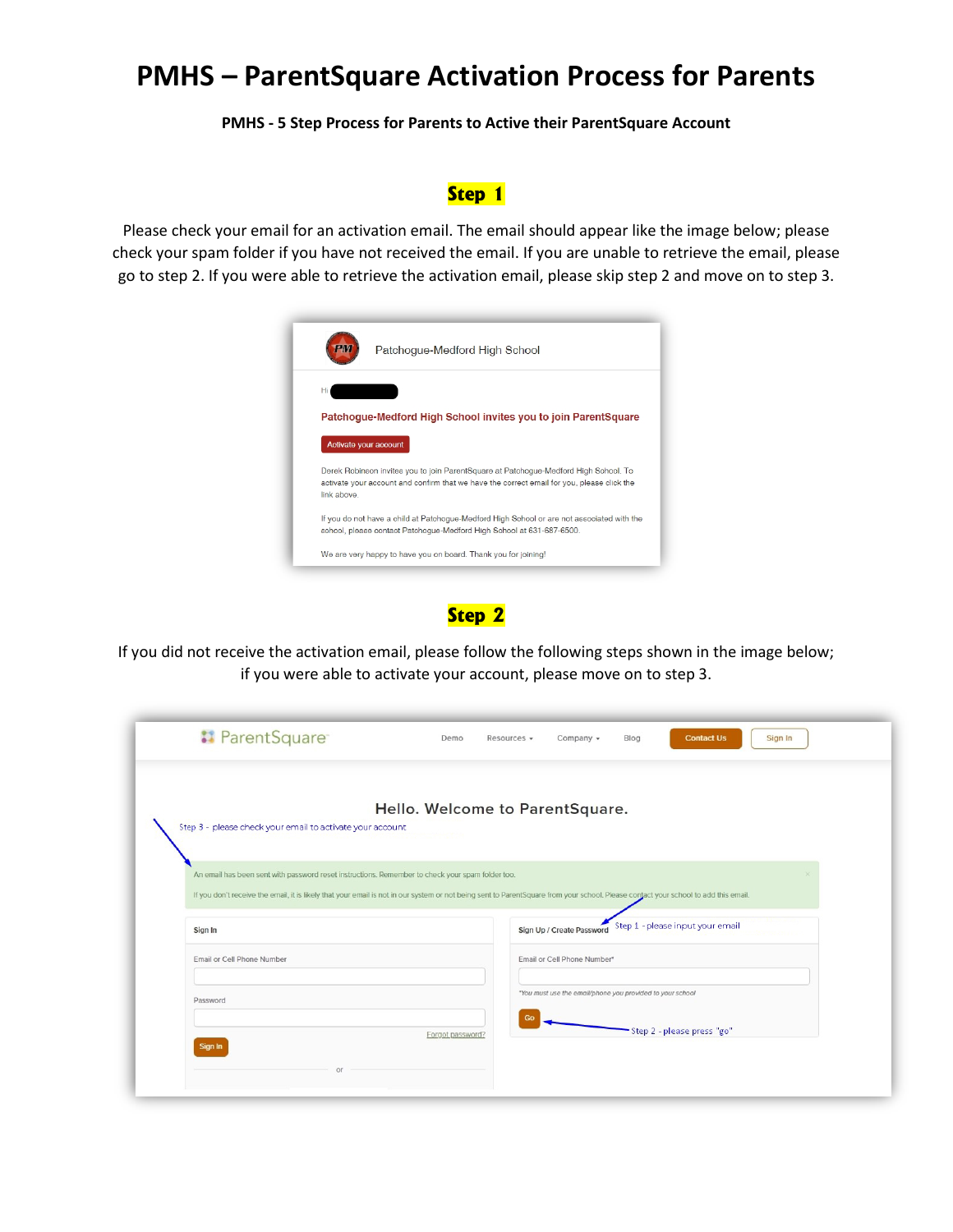## **PMHS – ParentSquare Activation Process for Parents**

### **Step 3**

Please create a password for your ParentSquare account and check the box after you have reviewed the terms and conditions, and click "register."

| Please complete your registration to begin using ParentSquare in Patchogue-<br>Medford High School. | Password<br>Confirm Password<br>□ I agree to the terms and conditions<br><b>Register</b> |
|-----------------------------------------------------------------------------------------------------|------------------------------------------------------------------------------------------|
|-----------------------------------------------------------------------------------------------------|------------------------------------------------------------------------------------------|

#### **Step 4**

 cellphone number. Please confirm your child's information and phone number by clicking "confirm." Please note that if you have other children in the district, their information and school will also appear to confirm them. In addition, ParentSquare will send a confirmation text to your cellphone to verify your account and

|                                                         |                                        | <b>谷</b> Parent |
|---------------------------------------------------------|----------------------------------------|-----------------|
| South Ocean Middle School, Patchogue, NY                |                                        |                 |
| $\triangleright$ Email:                                 | <b>Email Verified</b>                  |                 |
| $J$ Phone:                                              | <b>Skip For Now</b><br>Edit<br>Confirm |                 |
| $\triangle$ Child:                                      | Not My Child<br>Confirm                |                 |
| <b>X</b> This is Not Me<br>$\checkmark$ Yes, This is Me |                                        |                 |
|                                                         |                                        | <b>谷</b> Parent |
| Patchogue-Medford High School, Medford, NY              |                                        |                 |
| $\triangleright$ Email:                                 | <b>Email Verified</b>                  |                 |
| $\mathcal{I}$ Phone:                                    | Skip For Now<br>Edit<br>Confirm        |                 |
|                                                         | Not My Child<br><b>Confirm</b>         |                 |
| $\triangle$ Child:                                      |                                        |                 |